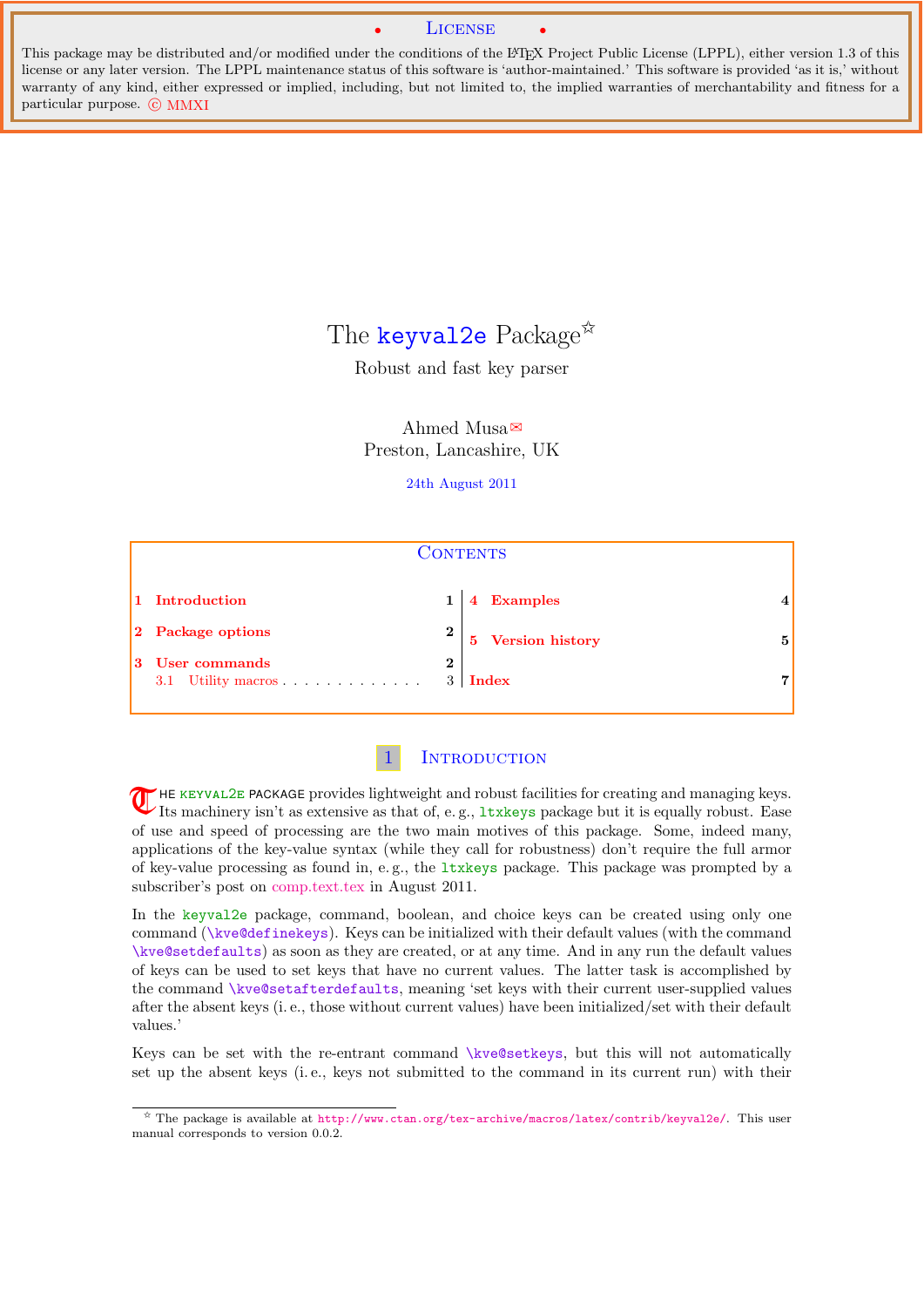<span id="page-1-2"></span>default values. To set keys up with their default values, the user has to call \kve@setdefaults or \kve@setafterdefaults.

The keyval2e package has no provision for processing package or class options. See the  $1$ txkeys package for this service. I have seen users who require the services of keys only in documents, and not in package or class files. And some package authors still use L<sup>AT</sup>FX's native option processing schemes. For those authors, the keyval2e package may be used to process keys (but not options) in package and class files. Since the catoptions package is loaded by the keyval2e package and the former has a robust and extensive options parsing scheme, it may be used for the options processing requirements of the user.

The keyval2e package provides handy tools for creating commands based on the infrastructure of keys. See the file keyval2e-examples.tex for examples. The so-called 'key commands' (see keycommand and skeycommand packages) can be created rather easily with the facilities of this package.

The keyval package provides a simple and widely used interface, but it is not robust, in the sense that it strips off outer curly braces in key values. Also, it has no means to automatically call up default key values after the keys have been defined. Moreover, it automatically redefines existing keys.



<span id="page-1-1"></span><span id="page-1-0"></span>The keyval<sub>2</sub>e package currently has no options.

## 3 User commands

As previously mentioned in [section 1,](#page-0-0) the keyval2e package can be used to directly define only command and boolean keys. Choice keys can, however, be created indirectly as command keys by using the \kve@checkchoice command (see [subsection 3.1\)](#page-2-0). For the user, the only difference between command and ordinary keys is that command keys define macros to hold the user input, making command keys more attractive than ordinary keys.

The only key-defining command in this package is \kve@definekeys. This command distinguishes a boolean key from command keys by the default value of the boolean key. Therefore, all boolean keys must have default values in the set {true | false}, otherwise they will be treated as command keys. Command keys may have no default values and no callbacks.

```
New macros: \kve@definekeys, \kve@setkeys, etc
           \kappa \text{1} \ \frac{1}{\frac{m}{\hbar}}2 \langle \text{key-1}\rangle / \langle \text{dft-1}\rangle / \langle \text{cbk-1}\rangle,
 3 \mid \ldots,4 \langle \text{key-n}\rangle/ \langle \text{dft-n}\rangle / \langle \text{cbk-n}\rangle5 \mid \}6 \kve@definekeys*[\preccurlyeq[\frac{1}{\gamma}]{\frac{m}{\gamma}]{%
              \langle key-1\rangle/\langle dft-1\rangle/\langle cbk-1\rangle,\begin{array}{c|c} \hline \end{array} ...,
9 \langle \text{key-n}\rangle/ \langle \text{dft-n}\rangle / \langle \text{cbk-n}\rangle10 \mid \}11 \kve@setkeys[\langlepref\rangle]{\langlefam\rangle}[\langlena)]{\langlekeyval\rangle}
12 \chikve@setdefaults[\langlepref\rangle]{\langlefam\rangle}[\langlena)]
```
PAGE 2 OF [7](#page-4-0)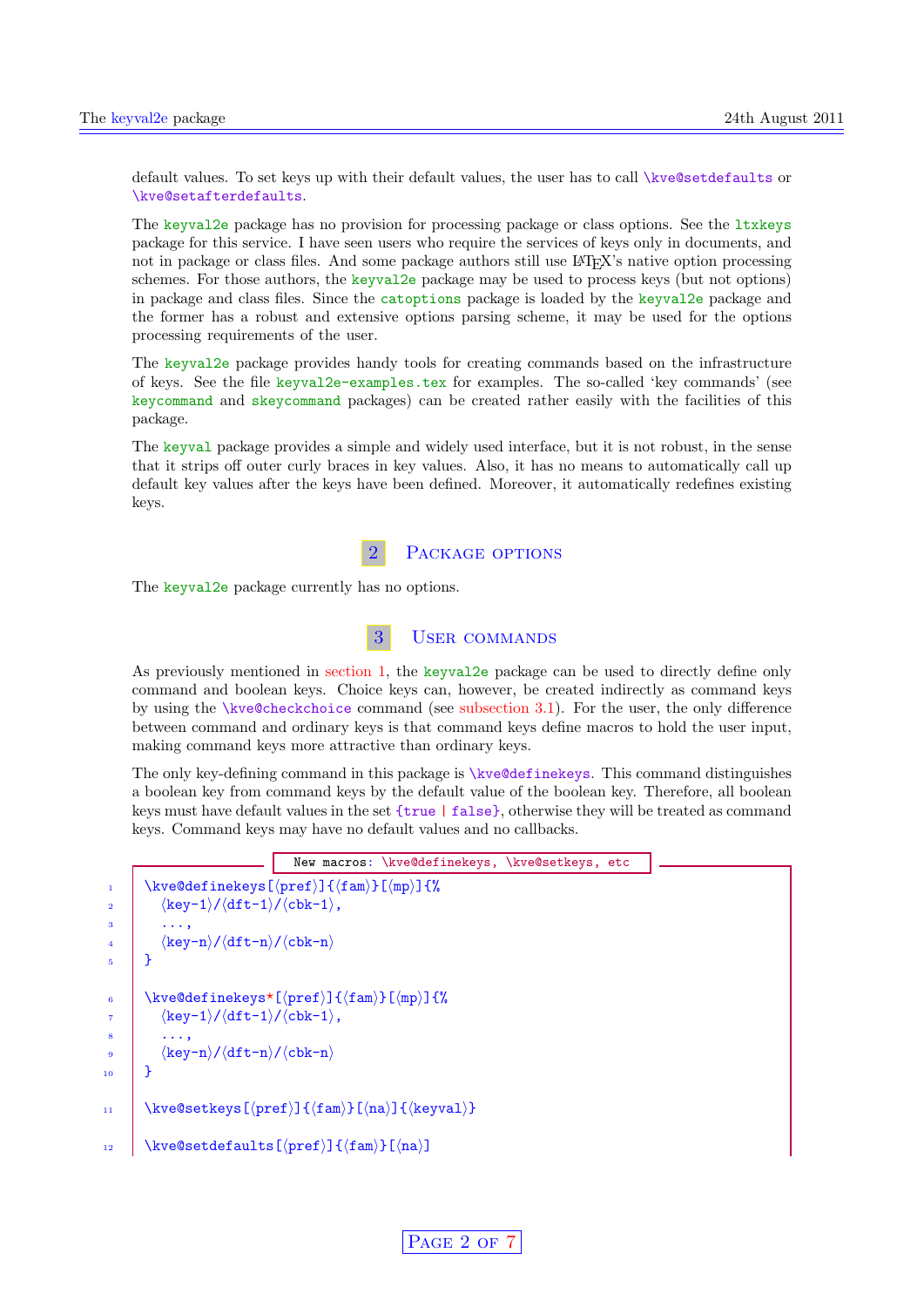#### <span id="page-2-2"></span>13  $\chi$ kve@setafterdefaults[(pref)]{(fam)}[(na)]{(keyval)}

Here,  $\langle \text{pref} \rangle$  is the optional key prefix (its default is KV),  $\langle \text{fam} \rangle$  is the mandatory family,  $\langle \text{mp} \rangle$  is the key-value-holding macro prefix (its default is  $kvmp@$ ),  $\langle dft-i \rangle$  is the default value of key 'i',  $\langle$ cbk-i) is the callback (i. e., the function that will be executed when the key is set) of key 'i', and  $\langle$ keyal $\rangle$  is a list of  $\langle$ key $\rangle = \langle$ value $\rangle$  pairs.

 $\langle na \rangle$  is a comma-separated list of keys that should be ignored, ie, not set in the current run of setting keys<sup>[∗](#page-2-1)</sup>.  $\langle mp \rangle \mathbb{Q} \langle key \rangle$  will hold the current value of  $\langle key \rangle$ . The key macro (i.e., the macro that holds the key's callback) is always  $\langle pref\rangle@ \langle fam\rangle@ \langle key\rangle.$ 

The starred  $(*)$  variant of the command \kve@definekeys will define only definable keys, in the sense of LATEX's \newcommand. In that case the commands  $\langle mp \rangle \mathcal{O}(key)$  must also be unique, i.e., not previously defined. The plain form \kve@definekeys will always define the key, whether or not the key already exists; existing keys will thus be overwritten in this case.

You can use '#1' in  $\langle$ cbk $\rangle$  to access the user-supplied value of the current key. Also the macros \currpref, \currfam, \currkey, \currval and \currkeyval are always available when setting keys and may be called in  $\langle$ cbk $\rangle$  at key definition time.

Note 3.1 The list parser for the command \kve@definekeys is comma ','. Hence, if you have literal comma in  $\langle \text{cbk} \rangle$ , the  $\langle \text{cbk} \rangle$  has to be enclosed in curly braces. Leading and trailing spaces in the elements are removed in the internal processing. Explicit spaces (i. e., those needed by the key user) will therefore need to be wrapped in curly braces.

The command \kve@setdefaults will set all the keys in the given family  $\langle \text{fam} \rangle$  and prefix  $\langle \text{pref} \rangle$ with their default values. All boolean keys (i.e., those with a default in the set  $\{true | false\}$ ) will be initialized with a default value of false. This is to avoid premature toggling of the state of such keys. The command \kve@setwithdefaults is an alias for \kve@setdefaults.

Note 3.2 After the keys have been defined, they are automatically set with their default values using the command \kve@setdefaults. This provides default definitions for immediate use.

The command \kve@setafterdefaults will set the given  $\langle \text{key} \rangle = \langle \text{value} \rangle$  pairs after initializing to default values all those keys (in the given family and prefix) that are not listed in the accompanying  $\langle \text{key} \rangle = \langle \text{value} \rangle$  list. This provides a mechanism for (re)initialing to default values those keys that don't have values in  $\langle \text{key} \rangle = \langle \text{value} \rangle$ . This type of (re)initialization is often required in the deployment of keys—since the immediate past user values of the keys may no longer be valid. It is useful to have a handy way of accomplishing this task semi-automatically.



<span id="page-2-0"></span>The following macros are utilities.

|  | New macro: \kve@checkchoice                                   |
|--|---------------------------------------------------------------|
|  | 14   \kve@checkchoice{(teststring)}{(nominations)}{(nomatch)} |

The expandable command \kve@checkchoice can be used to create choice keys as command keys. The  $\langle$ nominations $\rangle$  have the syntax

<span id="page-2-1"></span><sup>∗</sup>When setting keys, undefined keys are reported by the keyval2e package as undefined and are not saved as 'remaining keys', unlike in the ltxkeys package. Moreover, there are no 'undefined key handlers' and no 'handled keys' in this package. Please see the ltxkeys package for these features.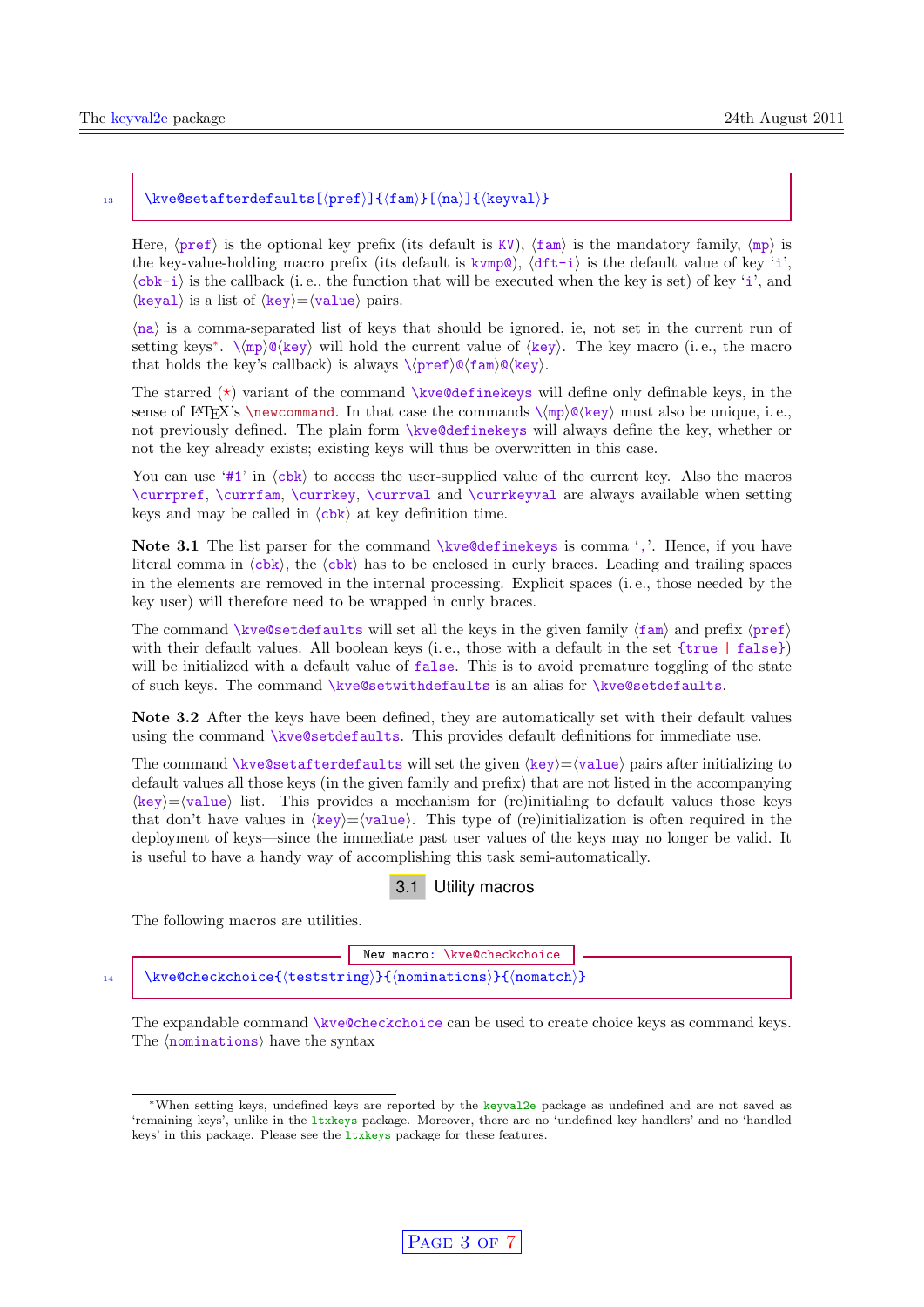## Nominations and callbacks

#### <span id="page-3-1"></span>15  $\langle \text{nom-1}: \langle \text{cbk-1} \rangle, \ldots, \langle \text{nom-n}: \langle \text{cbk-n} \rangle$

Here, please note the colon ':', which separates  $\langle \text{nom} \rangle$  from  $\langle \text{cbk-1} \rangle$  will be executed if  $\langle \text{nom}-i \rangle$  matches  $\langle$  teststring). The first match found takes priority over subsequent matches. The fallback (nomatch) will be executed if  $\langle$  teststring) doesn't match any of the  $\langle$  nom $\rangle$ 's.

New macro: \kve@checkbool 16 \kve@checkbool{ $\{val\}$ { $\{true\}$ }{ $\{false\}$ }

This checks if  $\langle val \rangle$  is an admissible value of a boolean, namely, if it is in the set  ${true | false}.$ If  $\langle val \rangle$  is valid, the text  $\langle true \rangle$  will be executed; otherwise  $\langle false \rangle$  will be executed.

Note 3.3 The user-supplied values of all boolean keys are automatically checked by this command. Hence, the user doesn't have to call this command repeatedly to confirm the validity of values of boolean keys.

|    |                | New macro: \kve@keyvalerr |  |
|----|----------------|---------------------------|--|
| 17 | \kve@keyvalerr |                           |  |

This is a parameterless command that uses \currkey and \currval internally. It simply generates an error to indicate that the current value of a key is invalid. It will indicate the key name and the truncated version of the key value that is invalid.

## **EXAMPLES**

<span id="page-3-0"></span>Example: \kve@definekeys  $_{18}$  \kve@definekeys[KV]{fam}[mp@]{% <sup>19</sup> % keya and keyb are boolean keys. They will call \kve@checkbool  $20$   $\frac{1}{20}$  % internally to check the user input for them. keya has no callback:  $21$  keya/true, 22 keyb/false/\ifmp@keyb\def\x{found}\else\def\x{not found}\fi, % keyc is a choice key: 24 keyc/left/\kve@checkchoice{#1}{left:\let\x\flushleft, 25 | right:\let\x\flushright}{\kve@keyvalerr}, <sup>26</sup> % keyd has no default. Therefore, it can't be set without a user value.  $27$   $\%$  In \kve@setdefaults we set it with a default value of 'empty', but  $28$   $\frac{1}{28}$  % its user must always provide a value for it:  $29$  keyd, <sup>30</sup> % keyone has an empty default value. This doesn't mean 'no default':  $31$  keyone//\ifnullTF{#1}{\def\x{empty}}{\def\x{#1}}, 32 % keytwo has no callback:  $33$  keytwo/+, <sup>34</sup> % keythree has a braced default value: 35 | keythree/{left}/\def\y##1{'para-scientific gobbledegook' ##1},

 $36$  % keyfour sets keyone (see [note 4.1\)](#page-0-1):

37 keyfour/left/\kve@setkeys[KV]{fam}{keyone=#1},

 $\overline{38}$  | }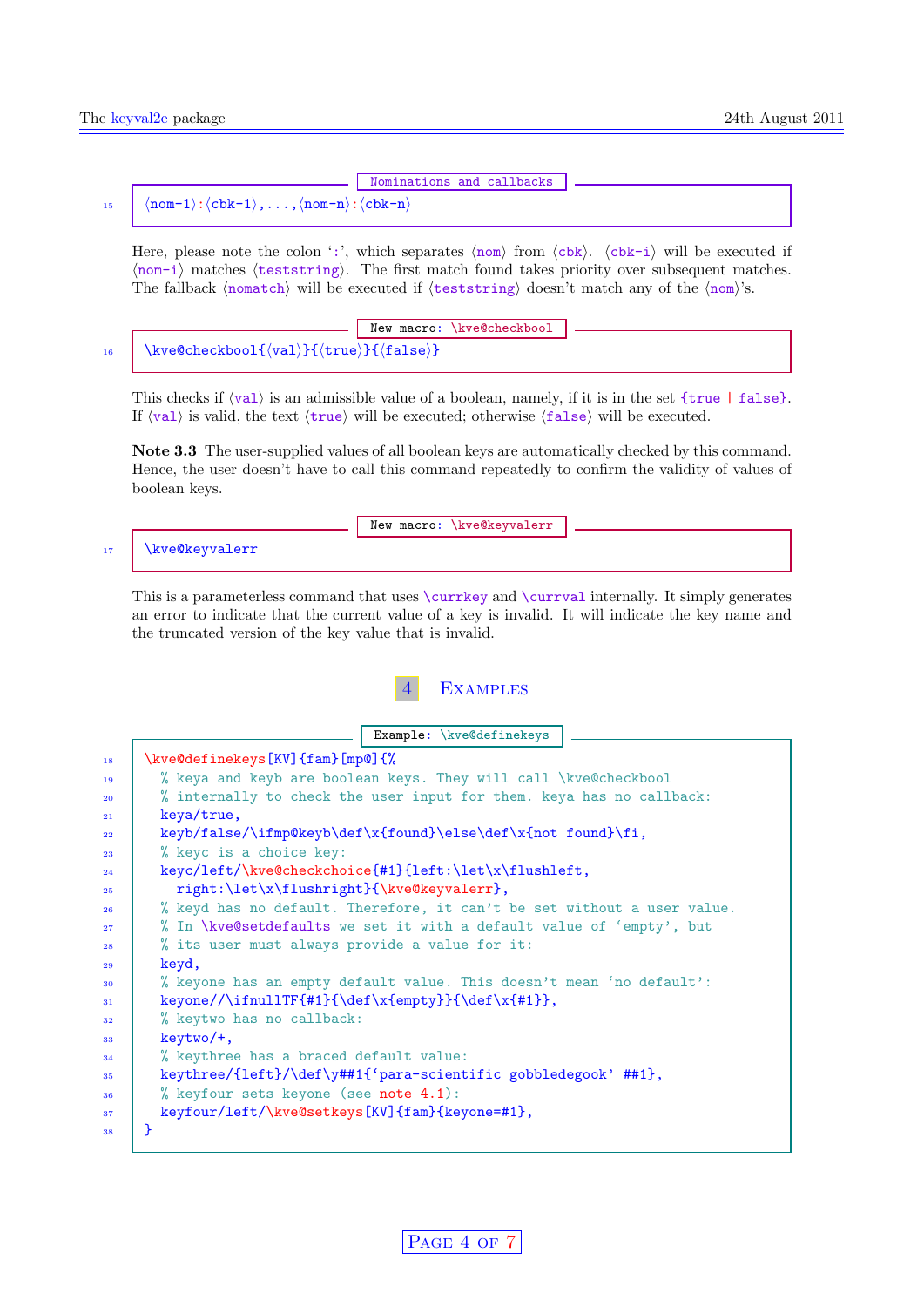<span id="page-4-1"></span>Remember that after the keys have been defined, they are automatically set with their default values using the command \kve@setdefaults.

Note 4.1 The type of re-entrance staged by key keyfour above should in general be done with care, otherwise you could end up with infinite re-entrance. Therefore, the package sets a re-entrance limit of 4, to alert the user to the probability that an infinite loop has been created by him in using \kve@setkeys. In the unlikely event that you need to exceed this limit, then please turn to the ltxkeys package.

The following command says 'set the given keys with their current values, after the absent keys of the given family and prefix have been set up with their default values'. Keys with current values will not be set with their default values:

## Example: \kve@setafterdefaults 39 \kve@setafterdefaults[KV]{fam}{keyone=+,keytwo=abc,keythree=+,keyfour=xax}

Please see keyval2e-examples.tex for the fuller version of the following example:

|                                                                            | Examples: Creating a key command |  |  |
|----------------------------------------------------------------------------|----------------------------------|--|--|
| \documentclass{minimal}                                                    |                                  |  |  |
| \usepackage{keyval2e}                                                      |                                  |  |  |
| \makeatletter                                                              |                                  |  |  |
| \kve@definekeys*[KV]{fam}[mp@]{%                                           |                                  |  |  |
| keyone/+,                                                                  |                                  |  |  |
| keytwo/+,                                                                  |                                  |  |  |
| keythree/+,                                                                |                                  |  |  |
| keyfour/+                                                                  |                                  |  |  |
| ł                                                                          |                                  |  |  |
| $\def\ourplus\{+,+,+,+\}$                                                  |                                  |  |  |
| \newcommand{\test}[2]{%                                                    |                                  |  |  |
| \kve@setafterdefaults[KV]{fam}{#2}%                                        |                                  |  |  |
| \edef\tempa{\mp@keyone,\mp@keytwo,\mp@keythree,\mp@keyfour}%               |                                  |  |  |
| Test #1: *\texttt{\tempa}*%                                                |                                  |  |  |
| \ifxTF\tempa\fourplus{All values are defaults}{At least one value is set}% |                                  |  |  |
| ł                                                                          |                                  |  |  |
| \begin{document}                                                           |                                  |  |  |
| \ttfamily\noindent                                                         |                                  |  |  |
| $\text{Set}$ $\{\}$                                                        |                                  |  |  |
| \test{B}{keythree=+}\\                                                     |                                  |  |  |
| \test{C}{keythree=a}\\                                                     |                                  |  |  |
| \end{document}                                                             |                                  |  |  |

### 5 Version history

<span id="page-4-0"></span>The star sign  $(\star)$  on the right-hand side of the following lists means the subject features in the package but is not reflected anywhere in this user guide.

#### Version 0.0.2 [2011/08/22]

| Automatically call \kve@checkbool when setting boolean keys subsection 3.1                         |  |  |  |
|----------------------------------------------------------------------------------------------------|--|--|--|
| Raise error for keys that have no user input and no default value $\ldots \ldots \ldots$ section 4 |  |  |  |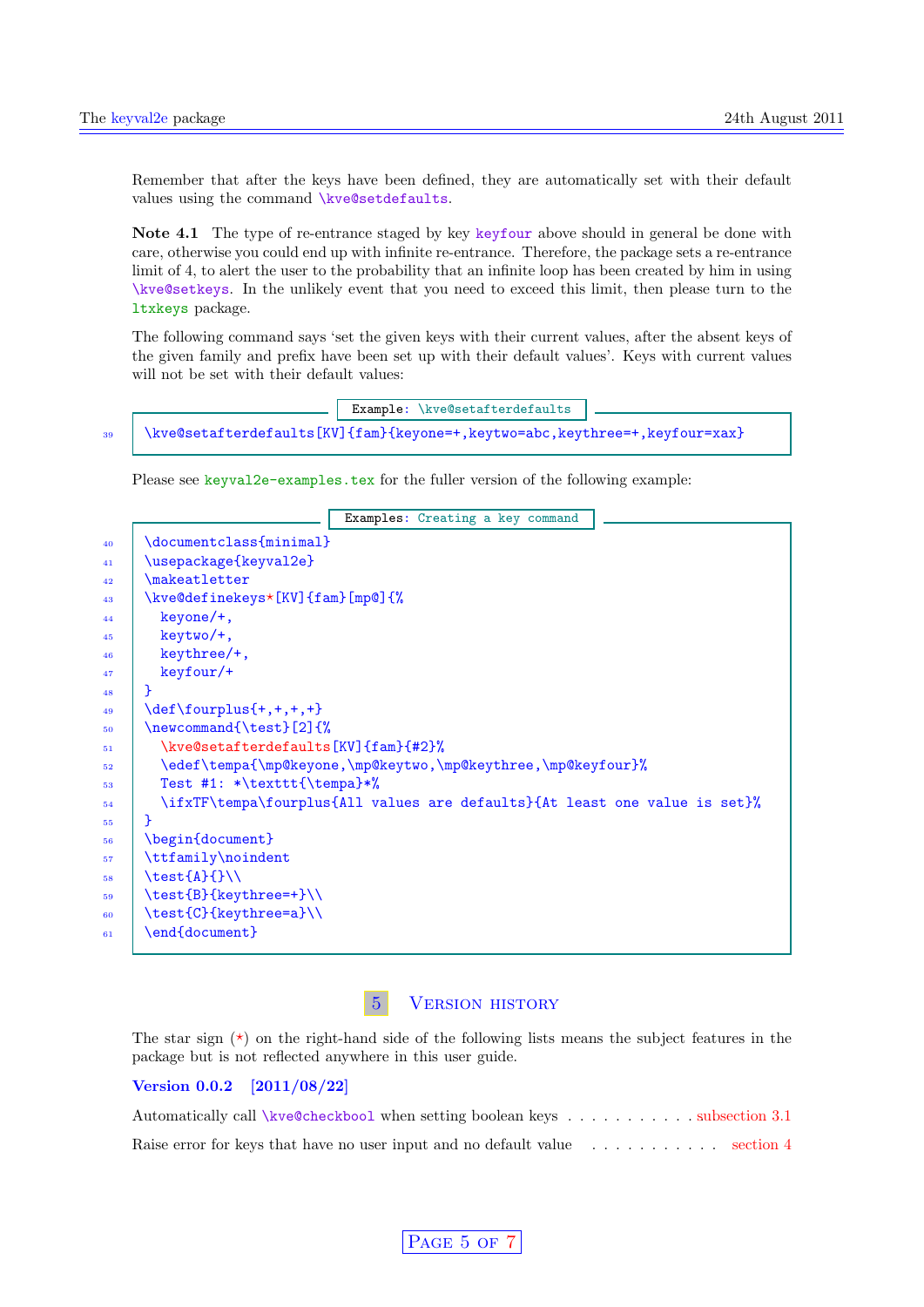| Version $0.0.1a$ [ $2011/08/14$ ] |                                                                                                                                  |  |
|-----------------------------------|----------------------------------------------------------------------------------------------------------------------------------|--|
|                                   | Completed the user guide $\dots \dots \dots \dots \dots \dots \dots \dots \dots \dots \dots \dots \dots \dots \dots \dots \dots$ |  |
| Version $0.0.1$ [ $2011/08/13$ ]  |                                                                                                                                  |  |
|                                   |                                                                                                                                  |  |